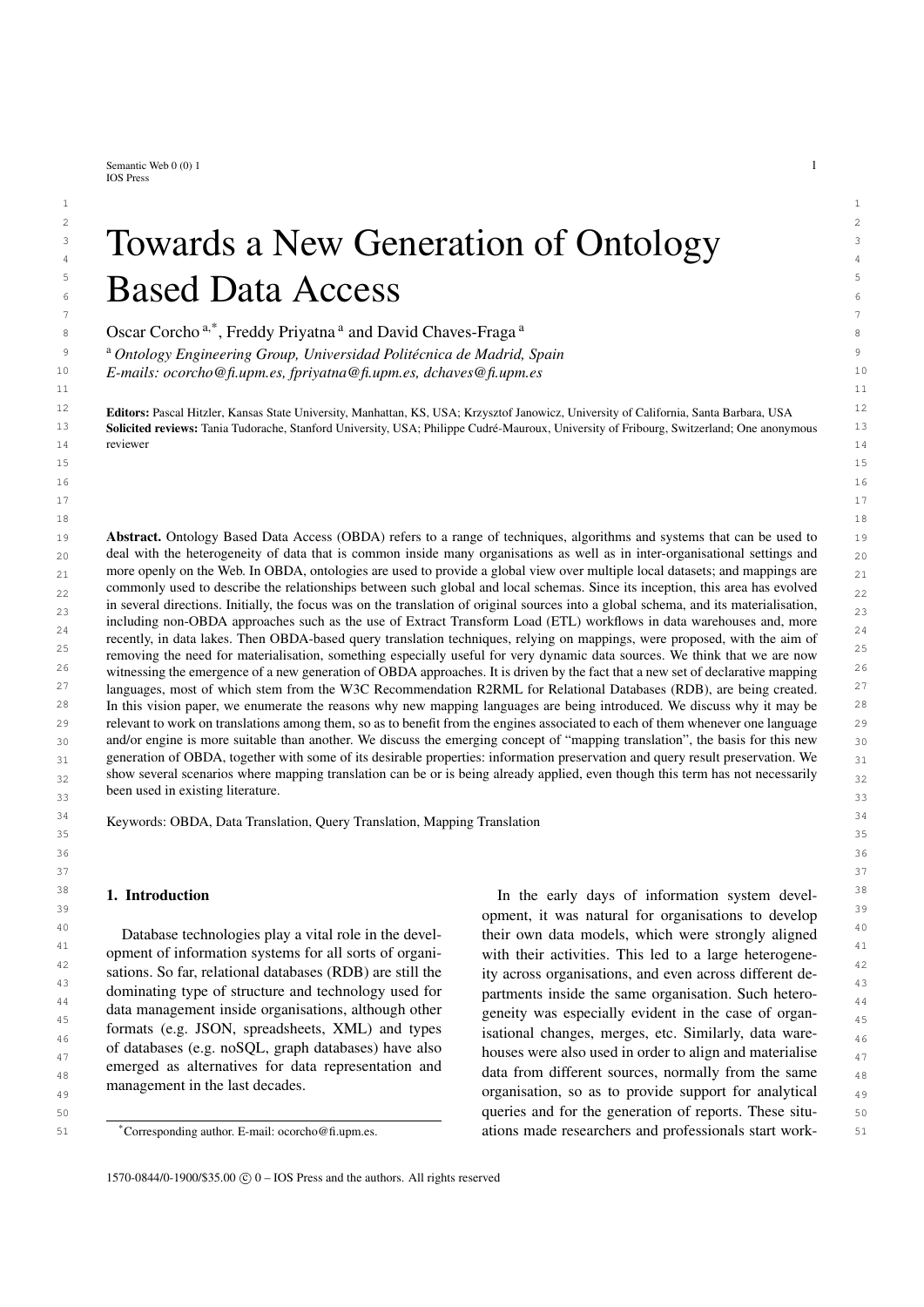<span id="page-1-0"></span>

18 Fig. 1. Timeline of data integration techniques. During the 1970s ETL approaches started with data translation techniques, current generation 18  $_{19}$  of OBDA incorporated techniques for query translation and next generation of OBDA systems which mapping translation approaches are to be  $_{19}$  $20$   $\mu$   $\mu$ applied.

 $\frac{21}{22}$  ing on solutions for data integration, where data from tion (OBDI) [1]. From now on we will refer to both of  $\frac{21}{22}$  $\frac{22}{22}$  several sources needed to be accessible according to a them, in a general manner, as OBDA. In OBDA, on- $\frac{23}{23}$  several sources needed to be accessible according to a them, in a general manner, as OBDA. In OBDA, onunified and global view over such local heterogeneous tologies are used as a global view over heterogeneous  $\frac{24}{24}$ data sources. Popular technologies used in produc-<br> $25$  data sources. It is quite common to use a mediator- $_{26}$  tion systems worldwide included the use of Extract-<br>based approach [\[2\]](#page-6-1), where mediators and wrappers are Transform-Load (ETL) workflows to overcome het-<br> $27$  used as intermediaries to overcome the differences beerogeneity and ensure the availability of data in such tween the local schemas and the global view. In this  $\frac{28}{28}$  $_{29}$  data warehouses or on integrated databases. Indeed, setting, mappings are commonly used to describe such  $_{29}$ unified and global view over such local heterogeneous tion systems worldwide included the use of Extractdata warehouses or on integrated databases. Indeed, these approaches are still strongly used nowadays.

 $32$  even more relevant since two decades ago, when or-<br>translation [\[3\]](#page-6-2), so that the original data is transformed  $_{33}$  ganisations started using Web technologies to provide and materialised according to the global view (in a  $_{33}$  $_{34}$  access to their data (via Web Services, REST APIs similar way as with the use of the aforementioned  $_{34}$  $_{35}$  or using Semantic Web and Linked Data approaches), ETL workflows); and for **query translation** [\[4,](#page-6-3) [5\]](#page-6-4),  $_{35}$  $36$  both for their own information system development as where queries written according to the global schema  $36$  $_{37}$  well as for data sharing, and later on when public ad-<br>are transformed into the query language supported by  $_{37}$  $_{38}$  ministrations started publishing open data according to the original data sources and evaluated in the original  $_{38}$  $_{39}$  public-sector information reuse initiatives. Availabil- data management systems, with the results being trans-<sup>40</sup> 40<sup> $40$ </sup> ity and heterogeneity of data (both in terms of content formed back according to the global view. <sup>41</sup> and format) is nowadays present at an unprecedented Many different types of OBDA mapping languages <sup>41</sup>  $_{42}$  level. Following the aforementioned ETL approaches, have been proposed over the last decades, with a large  $_{42}$ <sup>43</sup> the term data lake has been rather recently coined to variety of syntaxes and formats especially in the early <sup>44</sup> 14<sup>4</sup> tefer to an evolution of data warehouses that consid-<br><sup>44</sup> ones. Since the standardisation of languages like RDF <sup>45</sup> ers not only structured data but also the other types and OWL, several languages were proposed focused <sup>45</sup> <sup>46</sup> of (semi-)structured and unstructured formats in which on the transformation from relational databases into 47 data is made available nowadays, as discussed above. RDF (e.g. D2R, R2O). This led to the creation of  $\frac{47}{2}$ In the meantime, data integration challenges became even more relevant since two decades ago, when oraccess to their data (via Web Services, REST APIs or using Semantic Web and Linked Data approaches), both for their own information system development as well as for data sharing, and later on when public adlevel. Following the aforementioned ETL approaches, refer to an evolution of data warehouses that considers not only structured data but also the other types data is made available nowadays, as discussed above.

48 Over these decades, several approaches have been the RDB2RDF W3C Working Group, which published 48 49 proposed to tackle data integration challenges. We are two recommendations for transforming the content of 49 50 specially interested in those that fall under the area relational databases into RDF: Direct Mapping [6] 50 Over these decades, several approaches have been

these approaches are still strongly used nowadays. The relationships in a declarative manner. These mappings  $\frac{30}{20}$  $_{31}$  In the meantime, data integration challenges became may be normally exploited in two directions: for **data** tion (OBDI) [\[1\]](#page-6-0). From now on we will refer to both of data sources. It is quite common to use a mediatorused as intermediaries to overcome the differences between the local schemas and the global view. In this and materialised according to the global view (in a the original data sources and evaluated in the original data management systems, with the results being transformed back according to the global view.

51 of Ontology Based Data Access (OBDA) and Integra- and R2RML [7]. The Direct Mapping approach speci- 51 Many different types of OBDA mapping languages variety of syntaxes and formats especially in the early on the transformation from relational databases into two recommendations for transforming the content of relational databases into RDF: Direct Mapping [\[6\]](#page-6-5) and R2RML [\[7\]](#page-6-6). The Direct Mapping approach speci-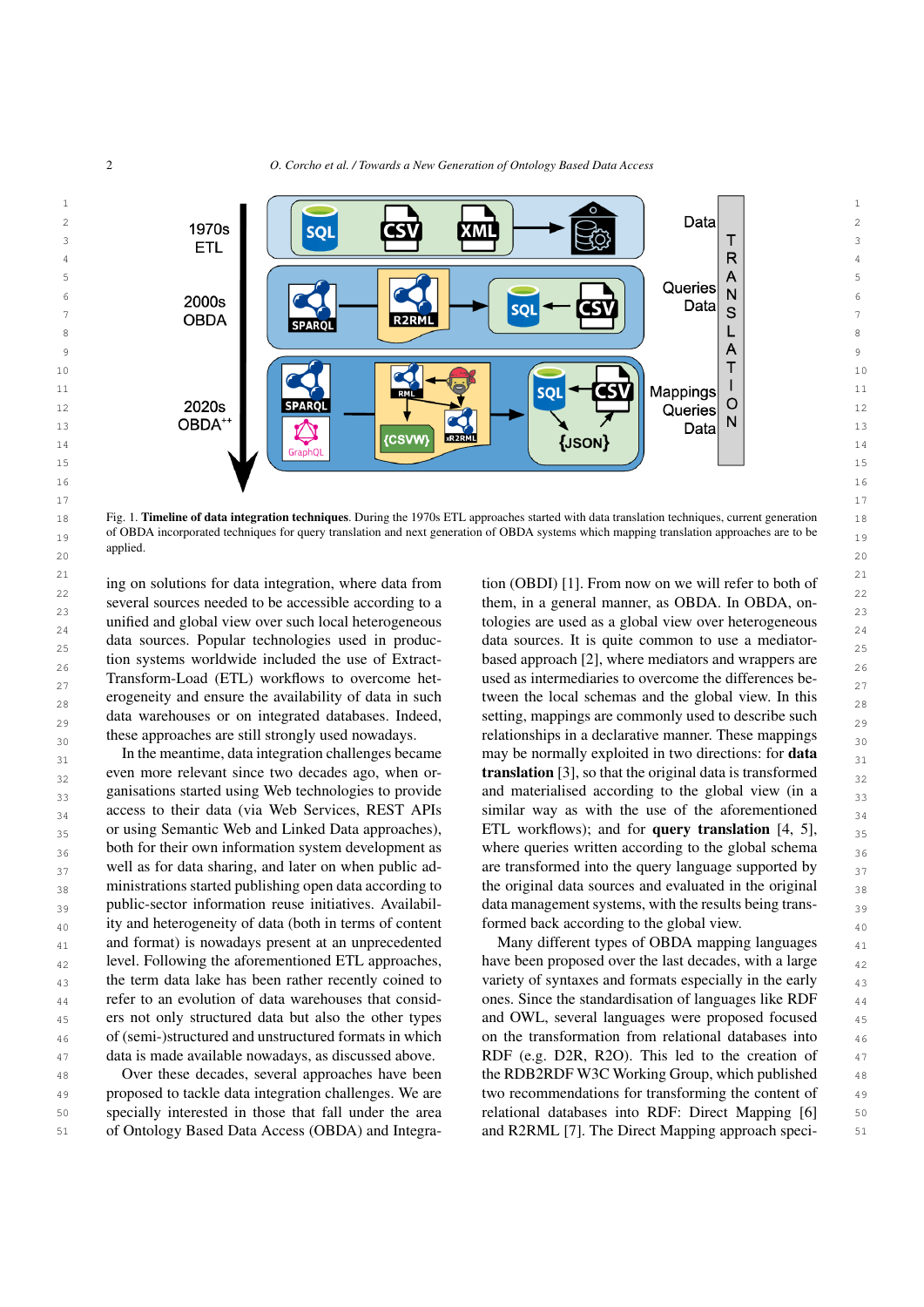<sup>1</sup> fies simple transformations that require no intervention characteristics that are shared across languages, would 2 from users. R2RML allows specifying transformation allow practitioners to have the possibility of selecting 2 3 3 rules, such as how URIs should be generated, which <sup>4</sup> columns to be used for the transformation, etc. A bit In this paper, we lay out our vision that the next <sup>4</sup> 5 5 after R2RML was recommended, and because of its <sup>6</sup> use in different types of contexts, new needs and re- of this proliferation of mapping languages. In other <sup>6</sup> 7 quirements arose, especially in relation to supporting words, in addition to the data translation and query 8 other formats beyond relational databases, and this re-<br>translation techniques that have been widely addressed 9 sulted in the creation of many new mapping languages, in the state of the art of OBDA so far, the OBDA re-10 such as RML [\[3\]](#page-6-2) (to deal with CSVs, JSON and XML search community will need to think carefully about 10 11 data sources), xR2RML [\[8\]](#page-6-7) (to deal with MongoDB), how to address mapping translation (See Figure 1). 11 12 KR2RML [\[9\]](#page-6-8) (to deal with nested data),  $CSVW<sup>1</sup>$  $CSVW<sup>1</sup>$  $CSVW<sup>1</sup>$  (to The paper is organised as follows. In Section 2 we 12 13 describe CSV files on the Web), or D2RML [\[10\]](#page-6-9) (for informally discuss the concept of mapping translation 13 14 MIL, JSON and REST/SPARQL endpoints). In addi- and some of its desirable properties. A deeper formali- 14 <sup>15</sup> tion to declarative languages, non-declarative mapping sation of the concept and properties is out of the scope <sup>15</sup> <sup>16</sup> languages have also been proposed, such as SPARQL- of this paper, although we consider it a relevant topic to use in different types of contexts, new needs and reother formats beyond relational databases, and this relanguages have also been proposed, such as SPARQL-Generate [\[11\]](#page-6-10), Helio<sup>[2](#page-2-1)</sup>, Tarq $l<sup>3</sup>$  $l<sup>3</sup>$  $l<sup>3</sup>$  or Triplify [\[12\]](#page-6-11).

18 18 this area. Several scenarios where mapping translation <sup>19</sup> guages are needed. The first and main reason is that a is already being applied or where we think that map-20 typical mapping language is designed to work with a ping translation would be clearly applicable are pre- 20 21 specific **data format** (e.g. R2RML is focused on re-<br>
21 sented in [3.](#page-3-0) Finally, conclusions and practical implica-<br>
21 22 lational databases). Even for a more generic purpose tions of this vision are discussed in Section 4. 22 23 23 mapping language, such as RML, there may still be a 24 24 need to extend it to support a more specific technol-25 ogy, such as xR2RML. Another reason is **readability 2. Mapping Translation: Concept and Properties** 25 26 **and compactness.** Most mapping languages are de-27 signed in a format to be parsed by machines and they We define the mapping translation concept as a 27 28 28 do not take into account human readability. Examples 29 of languages created to account for this are RMLC- one language (we call them original mappings) into a 29 30 Iterator (for statistical CSV files) [\[13\]](#page-6-12) or YARRRML set of mappings described in another language (we call 30 31 [\[14\]](#page-6-13). Lastly, many of existing mapping languages lack them target mappings). 32 **formalisation**, making it difficult to apply, for exam- Our next step is to attach desirable properties for 32 33 ple, query translation techniques. Such a function. In this line, we propose to use and 33 There are several reasons why new mapping lanspecific data format (e.g. R2RML is focused on reof languages created to account for this are RMLCple, query translation techniques.

34 Therefore, the current situation of an OBDA prac- adapt some properties that have been described by [\[15\]](#page-6-14) 34 <sup>35</sup> itioner that needs to provide access to a varied set of and [\[16\]](#page-6-15) in their works. To be more specific, those <sup>35</sup> 36 heterogeneous data sources is that there are many dif-<br>properties are information preservation and query re-<br>36 37 ferent options to select from, and it is difficult to deter- *sult preservation* (Figure 2). 38 mine which one is better for each situation. Languages The **Information Preservation Property (IPP)** ap-39 are not necessarily interoperable, and many of them plied to a mapping translation function states that at 39 <sup>40</sup> come associated with a very specific engine that sup-least there is a function so that its application over the <sup>41</sup> ports them. However, at the same time, it is clear that information generated by the application of the tar-42 most of these languages share many common aspects, get mappings over the original data source returns the 42 43 such as the description of where the data comes from, same information generated by the application of the 43 <sup>44</sup> how URIs can be created for resources, how triples original mappings over the same data source.  $45$  need to be generated (in a materialised or virtual way), The **Query Result Preservation Property (QRPP)**  $45$ <sup>46</sup> etc. Having the possibility of translating among these applied to a mapping translation function states that for <sup>47</sup> different languages, covering at least those common any query that can be evaluated over the information <sup>47</sup> Therefore, the current situation of an OBDA practitioner that needs to provide access to a varied set of are not necessarily interoperable, and many of them come associated with a very specific engine that supmost of these languages share many common aspects, such as the description of where the data comes from, etc. Having the possibility of translating among these

<span id="page-2-2"></span><span id="page-2-1"></span><span id="page-2-0"></span><sup>1</sup><https://www.w3.org/ns/csvw>

<sup>3</sup><https://github.com/tarql/tarql>

characteristics that are shared across languages, would allow practitioners to have the possibility of selecting a wider set of engines to implement their OBDA.

In this paper, we lay out our vision that the next generation of OBDA systems should take advantage words, in addition to the data translation and query in the state of the art of OBDA so far, the OBDA research community will need to think carefully about how to address mapping translation (See Figure [1\)](#page-1-0).

<sup>17</sup> Generate [11], Helio<sup>2</sup>, Tarql<sup>3</sup> or Triplify [12]. better understand and characterise ongoing activities in The paper is organised as follows. In Section [2](#page-2-3) we informally discuss the concept of mapping translation and some of its desirable properties. A deeper formalisation of the concept and properties is out of the scope is already being applied or where we think that mapping translation would be clearly applicable are pretions of this vision are discussed in Section [4.](#page-5-0)

### <span id="page-2-3"></span>2. Mapping Translation: Concept and Properties

We define the mapping translation concept as a function that transforms a set of mappings described in set of mappings described in another language (we call them target mappings).

Our next step is to attach desirable properties for properties are *information preservation* and *query result preservation* (Figure [2\)](#page-3-1).

The Information Preservation Property (IPP) apinformation generated by the application of the taroriginal mappings over the same data source.

48 48 generated from the application of the original map-49 49 pings to the original data source, there is at least a func-<sup>50</sup> <sup>2</sup>https://helio.linkeddata.es/ **50** tion to generate another query that can be evaluated <sup>50</sup> 51 <sup>3</sup>https://github.com/tarql/tarql The Query Result Preservation Property (QRPP) any query that can be evaluated over the information

<sup>2</sup><https://helio.linkeddata.es/>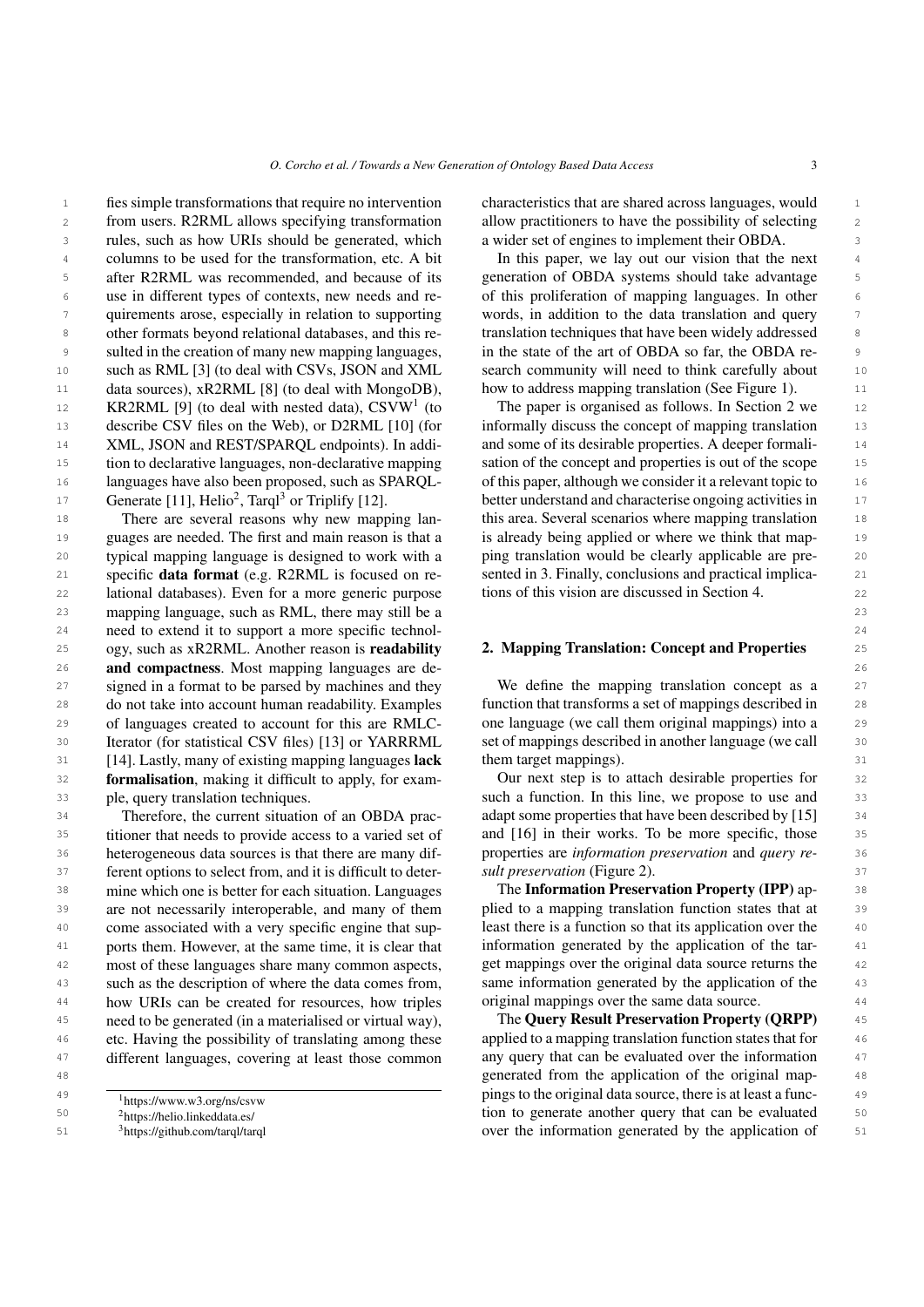<sup>1</sup> the target mappings to the same data source, in such a **readability**, several approaches have focused on proway that both queries return the same results.

Finally, using these two properties, we define the for a mapping translation function, as follows: a mapmantics preservation property.

<span id="page-3-1"></span>

Fig. 2. Mapping Translator Properties. The results (triangles) may satisfy the IPP property after the application of the source and target mappings over the same data. In the same way, query results (rectevaluated over the source and target results.

<span id="page-3-0"></span>38 challenges in the creation and use of OBDA mapping sult. RMLC-Iterator [13] is proposed as a simplified <sup>38</sup> <sup>39</sup> languages, where mapping translation is relevant. We mapping language specifically designed for this type 40 describe the challenge and provide some references to of data including two new properties in the R2RML 40 41 some of the work presented in the literature address-<br>specification: a property to define the array of access 41 <sup>42</sup> ing or acknowledging it. The presented use cases are  $\frac{1}{2}$  columns and a corresponding dictionary if the value summarised in Table [1.](#page-4-0)

47 Creating and maintaining OBDA mappings is usu-<br>47 48 ally difficult, since mapping languages have been cre-<br>48 49 49 ated so that they can be consumed by the correspond-50 50 ing OBDA engines, and they commonly suffer from 51 **51 readability and compactness problems. With respect to**  $5$ http://rml.io/yarrml/matey/

2 2 viding mapping editors (e.g. [\[17\]](#page-6-16)) so that mappings are <sup>3</sup> 3 Finally, using these two properties, we define the easier to create by non experts. However, these edi-4 concepts of weak and strong semantics preservation tors are usually limited to some features of the map-<sup>5</sup> for a mapping translation function, as follows: a map- ping language or to a specific version of the mapping <sup>6</sup> ping translation function exhibits **weak semantics** language specification, and in general they still require <sup>7</sup> **preservation** if only IPP holds. If both IPP and QRPP knowledge about the underlying mapping language <sup>8</sup> are satisfied, then we say that it holds the **strong se-** syntax. With respect to **compactness**, there are cases <sup>9</sup> **mantics preservation** property. The summary very series where the generated mapping documents are very long <sup>10</sup> and repetitive, making it difficult to create and main-<sup>10</sup>  $\frac{11}{11}$  **Query** original one original tain [\[13\]](#page-6-12). For instance, this is the case when an OBDA  $\frac{11}{11}$ Result **Query result approach** is used to provide access to multidimensional <sup>12</sup> <sup>13</sup> data sources, such as the ones commonly used to pub- $\begin{bmatrix} 14 \\ 9 \end{bmatrix}$  **Query** (original)  $\begin{bmatrix} 14 \\ 0 \end{bmatrix}$  arget) lish statistical data. We describe two cases where map-<sup>15</sup> 15 **ping translation ideas are already being applied to ad-**16 **16** 16 **16** 16 **16** 16 **16** 16 **16** 16 **16** 16 **16** 16 **16** 16 **16** 16 **16** 16 **16** 16 **16** 16 **16** 16 **16** 16 **16** 16 **16** 16 **16** 16 **16** 16 **16** 16 **16** 16 **16** 16 **16** 16 **16** 17 **17** 17 17 readability, several approaches have focused on protors are usually limited to some features of the maplanguage specification, and in general they still require knowledge about the underlying mapping language syntax. With respect to compactness, there are cases dress these issues.

 $27 \text{ In the case of multidimensional data (e.g. official}$  $_{28}$  Fig. 2. Mapping Translator Properties. The results (triangles) may statistics data), the W3C RDF DataCube recommen- $29$  satisfy the trip property and the approach of the source and target dation is the ontology that is commonly used as a  $29$ <sup>30</sup> angles) may satisfy the QRPP property when equivalent queries are global view in an OBDA setting. In most cases, the 31 evaluated over the source and target results. **amount of mappings that would need to be created** 31 32 32 to link the original data source with the ontology 33 33 will be rather large and with similar structure. There-34 34 fore, there is a high risk that the [R2]RML mapping 35 3. Mapping Translation Scenarios and Challenges document(s) generated in the end will contain cler-36 36 ical errors due to copy&paste&edit operations. Fur-<sup>37</sup> In this section we identify a set of scenarios and thermore, they will be difficult to maintain. As a re-<sup>43</sup> summarised in Table 1. The same of a header needs to be changed. With this approach, <sup>43</sup> <sup>44</sup> the mapping size is drastically reduced. Additionally, a 45 45 *3.1. Improving mapping creation and maintenance.* <sup>46</sup> <sup>46</sup> into R2RML, hence allowing the use of any R2RMLglobal view in an OBDA setting. In most cases, the document(s) generated in the end will contain clerthermore, they will be difficult to maintain. As a result, RMLC-Iterator [\[13\]](#page-6-12) is proposed as a simplified mapping language specifically designed for this type of data, including two new properties in the R2RML specification: a property to define the array of access columns and a corresponding dictionary if the value tool is provided to translate RMLC-Iterator mappings compliant OBDA engine.

<span id="page-3-2"></span> $4$ <https://yaml.org/>

<span id="page-3-3"></span><sup>5</sup>http://rml.io/yarrrml/matey/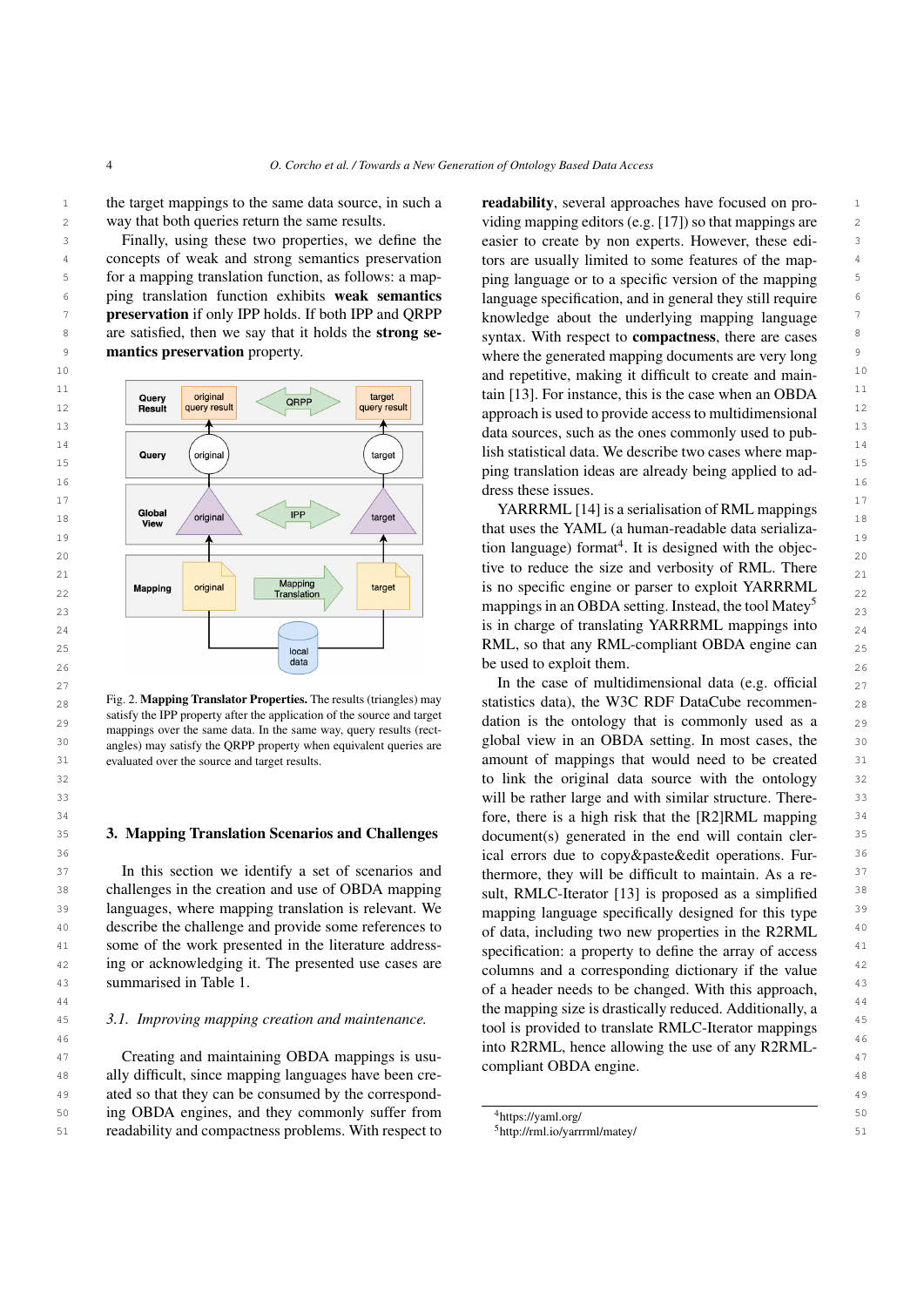| Summary of mapping translation approaches |                |                          |  |
|-------------------------------------------|----------------|--------------------------|--|
| <b>Use Case</b>                           | Engine         | <b>Translation</b>       |  |
| Maintenance                               | yarrml-parser  | YARRRML-to-RML           |  |
| Maintenance                               | rmlc-statistic | RMLCIterator-to-R2RML    |  |
| Declarative to Programmed                 | morph-graphQL  | R2RML-to-GraphQLResolver |  |
| Access                                    | morph-CSV      | RML(+FnO)-to-R2RML       |  |
| <b>Optimizations/Semantics</b>            | ontop          | R2RML-to-OBDA            |  |

<span id="page-4-0"></span>1 1 Table 1

|                                              |                                                   | -1 C |
|----------------------------------------------|---------------------------------------------------|------|
| 3.2. From declarative mappings to programmed | 1. A domain expert will analyse the underlying    | 11   |
| <i>adapters.</i>                             | datasets, propose a unified GraphQL schema and    | 12   |
|                                              | describe how the source data sources will need to | 13   |
| Introduced in 2000, REST [18] has become now | be mapped into it. Note that there is no standard | 14   |

# *3.2. From declarative mappings to programmed adapters.*

14 14 be mapped into it. Note that there is no standard the most popular architecture for the provision of web mechanism to represent these mappings. 16 services and the implementation of Web-based appli-<br>2. A software developer will then implement those  $\frac{16}{16}$  $_{17}$  cations. However, the complexity of software devel-<br> $_{17}$  mappings as GraphQL resolvers. Generating 18 opment continues evolving, and aspects that received  $GraphQL$  resolvers is difficult even for a standard-19 11ttle attention, such as the size of data being ex-<br>
19 12 13  $_{20}$  changed/transmitted or the number of API calls be-<br>a handful tables and hundreds of properties. This  $_{21}$  ing made, are now becoming more relevant in the situation is even worse if the underlying dataset  $_{21}$  $_{22}$  context of mobile application development. As a re-<br> $_{22}$  evolves, considering that the corresponding re-23 sult, problems like *over-fetching* (a REST endpoint re-<br>23  $24$  a courns more data than what is required by the cheme of the  $24$  In a recent paper [\[20\]](#page-6-19) we proposed the use of the  $24$  $25$  and *under-jeiching* (a single REST endpoint does not mapping translation concept to facilitate the generation  $25$  $26$  provide sufficient information requested by the chem. of GraphQL resolvers. We propose specifying map- $27$  are now being unclussed. In other to address these pings in R2RML, which is a well-defined and for-28 Problems, Facebook proposed the GraphQL query lan-<br>malised mapping language, and apply a mapping trans- $_{29}$  guage [19], used internative since 2012 and released for a lation technique to generate automatically the corre-<sup>30</sup> public use in 2015. Since then it has been increasingly sponding GraphQL schemas and resolvers in different  $\frac{31}{2}$  adopted, and GraphQL is now supported by multiple programming languages. Our intuition is that follow-32 StraphQL engines for major programming languages ing this approach, GraphQL resolver will be easier to <sup>32</sup>  $I$  in 2000, REST  $[18]$  has become now turns more data than what is required by the client) and *under-fetching* (a single REST endpoint does not provide sufficient information requested by the client) are now being discussed. In order to address these problems, Facebook proposed the GraphQL query language [\[19\]](#page-6-18), used internally since 2012 and released for public use in 2015. Since then it has been increasingly adopted, and GraphQL is now supported by multiple GraphQL engines for major programming languages (e.g. JavaScript, Python, Java, Golang, Ruby).

<sup>34</sup> 34 **34 The two main components of a GraphQL server** any programming language  $35$  are the schema and the resolvers. The GraphQL  $35$ <sup>36</sup> schema specifies the type of an object together with 3.3. *Providing access to semi-structured data*.  $37$  the fields that can be queried. GraphQL resolvers 38 are data extraction functions implemented in a pro-<br>Semi-structured data formats are one of the most 39 **139 gramming language that are responsible to translate** widely used formats to publish data on the Web. Al-40 GraphQL queries into queries supported by the un-<br>though existing mapping languages provide support 40 <sup>41</sup> derlying datasets (e.g. GraphQL to SQL). In addition, for this type of data sources, existing engines are <sup>41</sup> 42 query planning tools have been developed in order to mostly focused on the generation (materialisation) of 42 <sup>43</sup> translate GraphQL queries into other query languages RDF-based knowledge graphs, with only a few propos-44 (e.g. dataloader<sup>o</sup>, joinmonster'). als (e.g. xR2RML [\[8\]](#page-6-7)) focused on the application of 44 schema specifies the type of an object together with are data extraction functions implemented in a programming language that are responsible to translate GraphQL queries into queries supported by the underlying datasets (e.g. GraphQL to SQL). In addition, query planning tools have been developed in order to translate GraphQL queries into other query languages  $(e.g. \text{ database}^{6}, \text{join} \text{nonster}^{7}).$  $(e.g. \text{ database}^{6}, \text{join} \text{nonster}^{7}).$  $(e.g. \text{ database}^{6}, \text{join} \text{nonster}^{7}).$  $(e.g. \text{ database}^{6}, \text{join} \text{nonster}^{7}).$  $(e.g. \text{ database}^{6}, \text{join} \text{nonster}^{7}).$ 

45 From this basic description of the GraphQL frame- query-translation techniques (virtualisation) over such 45 46 work, the analogy with the OBDA architecture is clear. types of data sources. <sup>47</sup> Typically, the following tasks need to be done to setup In the specific case of spreadsheets (CSV), provid-From this basic description of the GraphQL frame-Typically, the following tasks need to be done to setup a GraphQL server:

- 11 3.2. From declarative mappings to programmed 1. A domain expert will analyse the underlying  $_{11}$  $adapters.$  adapters.  $adapters.$ describe how the source data sources will need to  $\frac{13}{13}$ mechanism to represent these mappings.
	- 2. A software developer will then implement those mappings as GraphQL resolvers. Generating GraphQL resolvers is difficult even for a standardsized dataset which typically contains more than a handful tables and hundreds of properties. This situation is even worse if the underlying dataset evolves, considering that the corresponding resolvers have to be updated as well.

33 (e.g. JavaScript, Python, Java, Golang, Ruby). maintain, as they are declarative and independent from <sup>33</sup> any programming language.

types of data sources.

48 **a GraphQL server: a ing access to this format is difficult for two main rea-** 48 49 49 sons: (i) CSV does not provide its own query language, <sup>50</sup> 50 <sup>6</sup>https://github.com/facebook/dataloader (ii) there are some transformations that are commonly <sup>50</sup> 51 <sup>7</sup>https://join-monster.readthedocs.io/en/latest/ **1200 needed when treating data available in CSVs.** For solv-

<span id="page-4-2"></span><span id="page-4-1"></span><sup>6</sup><https://github.com/facebook/dataloader>

<sup>7</sup><https://join-monster.readthedocs.io/en/latest/>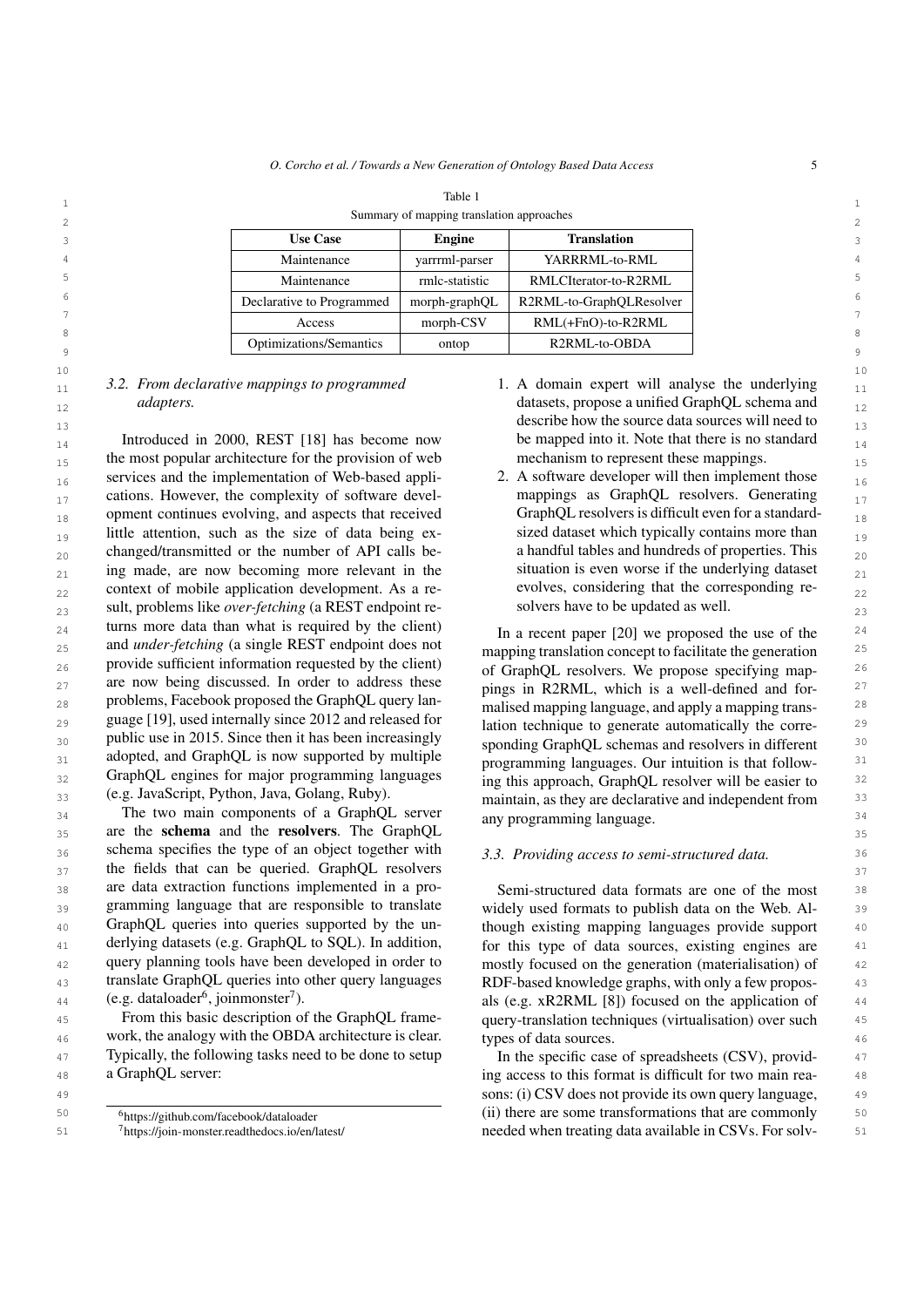<sup>1</sup> ing the first issue, query translation techniques have how expressive Direct Mapping may be in case that <sup>1</sup> 2 been applied over such data format by considering a views are generated for the underlying data sources, 2 3 3 CSV file as a single table that can be loaded in an RDB. <sup>4</sup> For the second issue, some extensions of well-known of creating a database view from an existing database, 5 5 mapping languages (RML together with the Function <sup>6</sup> Ontology [\[21\]](#page-6-20)) and annotations following the CSVW lated into Direct Mapping, such that the application of 7 **11** 12 Specification [22] can be used. **Direct Mapping over the view generates equivalent re-**specification [\[22\]](#page-6-21) can be used.

8 Morph-CSV<sup>8</sup> applies the concept of mapping trans-<br>sults as the application of R2RML mappings over the <sup>9</sup> lation for enhancing OBDA query translation over original database. Finding such fragment brings a prac-<sup>10</sup> CSV files from SPARQL. It exploits the information tical implication because it would lower down the bar-<sup>11</sup> of CSVW annotations and RML+FnO mappings to rier for transforming data into RDF and enable people <sup>11</sup> 12 create an enriched RDB representation of the CSV to use Direct Mapping engines, which are in general 12 13 files together with the corresponding R2RML map-<br>13 files to use than R2RML engines for those people 13 <sup>14</sup> pings, allowing the use of existing query transla- who are used to manage databases. <sup>15</sup> tion (SPARQL-to-SQL) techniques implemented in Similarly, this analysis may be extended to other <sup>15</sup> <sup>16</sup> R2RML-compliant OBDA engines. The main reason combinations of mapping languages, so as to allow <sup>16</sup> <sup>17</sup> for using two approaches in this case is that individu-<br><sup>17</sup> for using two approaches in this case is that individu-<br>mapping translations among them that would allow ex-<sup>18</sup> ally they are not able to resolve all the CSV challenges ploiting the specific characteristics of each associated <sup>18</sup> <sup>19</sup> identified to enable a efficient query-translation pro-<br><sup>19</sup> implementation, as well as describing formally their <sup>20</sup> cess over the data. When we started this work we no-<br><sup>20</sup> semantics, especially for those cases where no formal <sup>20</sup>  $^{21}$  ticed that there are enough proposals for dealing with specification of the semantics has been provided yet.  $^{21}$ <sup>22</sup> the heterogeneity of the CSV files (CSVW together Ontop [\[5\]](#page-6-4) is an OBDA system that comes with both <sup>22</sup>  $^{23}$  with RMI +FnO) and the SPAROL-to-SOL techniques data and query translation techniques. Ontop trans-<sup>24</sup> and optimisation have been studied and implemented lates R2RML mappings into its own mapping called <sup>24</sup>  $^{25}$  for a decade. Finally we imposed one requirement: "OBDA mappings". These mappings are represented  $^{25}$  $^{26}$  our approach should use as much as possible exist- as datalog rules, allowing the formalisation and se-  $^{26}$  $27$  in resources and not introduce vet another manning mantic optimisation techniques to be performed, and  $27$ <sup>28</sup> language nor require a new SPAROI -to-SOI imple-<br>generating a more efficient SQL queries (e.g. self-join <sup>28</sup>  $^{29}$  mentation. The result is a solution that considering elimination) that can be evaluated in less time by the 29 <sup>30</sup> mappings and annotations that deal with the hetero-<br><sup>30</sup> underlying databases. 31 31 geneity of the CSV files, builds an enriched RDB in-<sup>32</sup> stance that represents the original data and translates<sup>32</sup>  $\frac{33}{4}$  the PMI  $\pm$ Fro input manning into the corresponding 4. Conclusions and Practical Implications  $\frac{33}{4}$  $R2RML$  mapping so that it can take advantage of ex-<br>34  $\frac{35}{15}$  is the SPAROL to-SOL optimisations and  $\frac{35}{15}$  In this vision paper, we have discussed the concept  $\frac{35}{15}$ Morph-CSV<sup>[8](#page-5-1)</sup> applies the concept of mapping transof CSVW annotations and RML+FnO mappings to create an enriched RDB representation of the CSV files together with the corresponding R2RML mapfor using two approaches in this case is that individually they are not able to resolve all the CSV challenges identified to enable a efficient query-translation process over the data. When we started this work we noticed that there are enough proposals for dealing with the heterogeneity of the CSV files (CSVW together with RML+FnO) and the SPARQL-to-SQL techniques and optimisation have been studied and implemented for a decade. Finally, we imposed one requirement: our approach should use as much as possible existing resources and not introduce yet another mapping language nor require a new SPARQL-to-SQL implementation. The result is a solution that, considering the RML+FnO input mapping into the corresponding isting SPARQL-to-SQL optimisations.

# *3.4. Understanding the semantics of mapping languages*

43 and the Direct Mapping is conception of the monographic state in the concept needs to be explored fur-<br>43 the monographic behavior of the concept needs to be explored fur-To the best of our knowledge, there has not been yet any formal study of the relationship between R2RML and the Direct Mapping recommendations, and among the many different mapping languages that have arisen recently, as pointed out in Section [1.](#page-1-0)

For the first case (R2RML and Direct Mapping), intuitively we may consider the Direct Mapping is a subset of R2RML, given the expressive power provided by the latter. However, it would be interesting to know how expressive Direct Mapping may be in case that views are generated for the underlying data sources, for instance. Our intuition is that given the possibility of creating a database view from an existing database, there exists a fragment of R2RML that can be translated into Direct Mapping, such that the application of original database. Finding such fragment brings a practical implication because it would lower down the barwho are used to manage databases.

Similarly, this analysis may be extended to other combinations of mapping languages, so as to allow

<span id="page-5-0"></span>underlying databases.

36 36 of mapping translation, which had not been addressed <sup>37</sup> 3*A* Understanding the semantics of manning before in the literature. We have shown how this <sup>37</sup> 38 <sup>211</sup> **Concept has been actually implemented in some ap-** 38 39 39 proaches addressing the readability and maintenance <sup>40</sup> **40 T<sub>h</sub>** the heat of surely provided to the generation of programming code to 40 <sup>41</sup> <sup>1</sup> <sup>1</sup> and sources, or the <sup>41</sup> and sources, or the <sup>41</sup> and sources to heterogeneous data sources, or the <sup>41</sup> 42 any other and y or the tetationship occurred the sources enrichment of original data sources, among others. 42

<sup>44</sup> <sup>44</sup> <sup>44</sup> **ther, and this would allow a new range of OBDA ap-**<sup>44</sup> <sup>45</sup> **proaches that may be part of a new OBDA generation,** <sup>45</sup> 46 46 as claimed in the title of this paper. In our opinion, <sup>47</sup> the OBDA community should see this variety of map-<br><sup>47</sup> <sup>48</sup> 321 of K2KWL, given the expressive power provided bing languages not only as challenges (e.g., interoper- $\frac{49}{49}$  by the fatter. However, it would be interesting to know ability) but also, and mainly, as an opportunity for fur-50 50 ther research and development in this area, to address 51 <sup>8</sup>https://github.com/oeg-upm/morph-csv the need to cover more types of data sources while 51

<span id="page-5-1"></span><sup>8</sup>https://github.com/oeg-upm/morph-csv